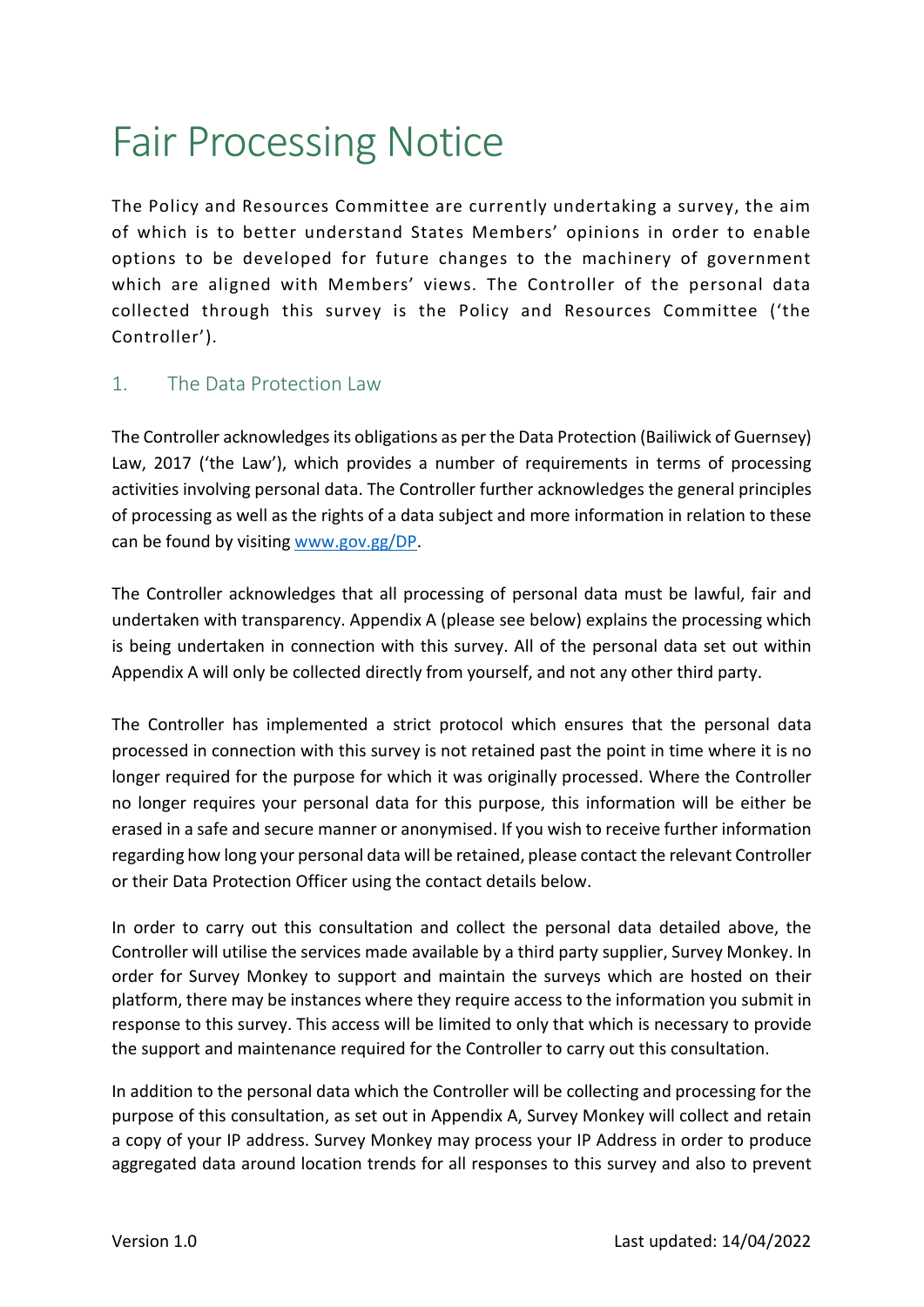you from submitting more than one response to the survey, thus ensuring the results remain an accurate reflection of Members' views on this subject matter.

Whilst Survey Monkey may allow the Controller to view your IP address, the Controller does not actively process this information and it is securely destroyed as soon as the survey is brought to a close and prior to the analysis of any submitted responses. For more information on how Survey Monkey will process your personal data, please see their privacy policy at https://www.surveymonkey.com/mp/legal/privacy-policy/?ut\_source=footer.

Through its use of the services provided by Survey Monkey, the Controller may be required to transfer personal data to Member States of the European Union and also the United States of America. Any transfer of your personal data outside of the European Union will be subject to EU standard contractual clauses in order to ensure that your personal data is processed in a confidential and secure manner in accordance with the provisions of the Law and the GDPR.

The States of Guernsey Corporate Communications team ('Comms') will assist and advise the Controller throughout the duration of this consultation and also support the Controller in reviewing and analysing the submissions from this survey. Furthermore, Comms may be given access to your personal data in order to carry out their functions in relation to this consultation.

The States of Guernsey have a professional relationship with a third party supplier, Agilisys Guernsey Ltd., who provide support to and carry out maintenance on the IT infrastructure of the organisation. For Agilisys to carry out the function they are contracted to provide, there will be instances where they may have sight of your personal data once it has been extracted from the Survey Monkey platform for review and analysis. The Controller will only provide Agilisys with access to your personal data where there is a legitimate and lawful purpose for this access to be given in line with Schedule 2 of the Law and our internal policies and directives.

### 2. Contact Details

The contact details of the Controller are as follows:

#### The Policy and Resources Committee

Tel: 01481 2270000

Email: policyandresources@gov.gg

The contact details for the Data Protection Officer are as follows:

#### Data Protection Officer, Policy and Resources Committee

Tel: 01481 220012

Email: data.protection@gov.gg